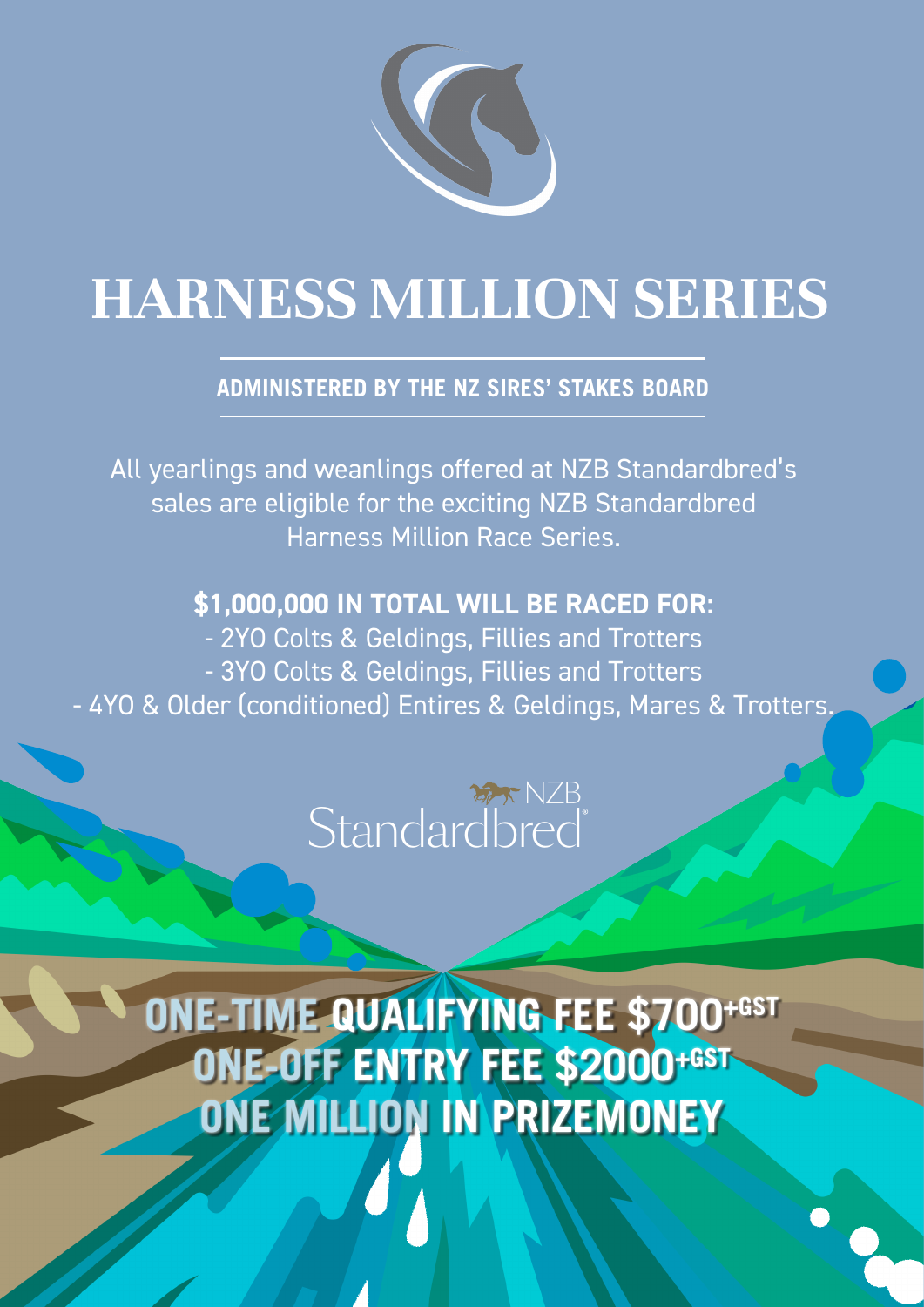## **HARNESS MILLION TERMS & CONDITIONS**

### **DEFINITIONS**

Any word or phrase defined in the Conditions of Sale shall have the same meaning when used in the Harness Million Sales Race Series Terms and Conditions of Entry "Eligible Horse" - a Qualifying Graduate in respect of which the purchase price has been paid and which has been entered for the Harness Million Sales Race Series in respect of which the Qualifying Fees and Entry Fee has been paid in accordance with these conditions;

"Qualifying Sale" – A Sale conducted by New Zealand Bloodstock Limited or an Affiliate (such as Gavel House Limited), that has been designated as a qualifying sale by Harness Million Sales Race Series Terms and Conditions of Entry;

"Sale Ring" – includes a virtual sale ring where a sale is conducted online;

"NZB" - New Zealand Bloodstock Limited;

"NZSSB" - New Zealand Sires' Stakes Board;

"Series" - Harness Million Sales Race Series;

"Person" - includes a company

#### QUALIFYING GRADUATES

Three-Step Eligibility Process:

- 1. Both the Vendor and Purchaser have paid the initial Qualifying Fees for Lots offered through the Sale ring at New Zealand Bloodstock qualifying Sales; and
- 2. A Notification of Entry is made to NZB within 12 days after the last day of the Sale; and
- 3. A one-off Entry Fee of \$2,000.00 +GST for Yearlings (Series 4) or \$2,000 +GST for Weanlings (Series 5) is made to NZB within 42 days after the last day of the Sale.

### NOMINATIONS & ACCEPTANCES

Notification of Entry

To enter a horse in the Harness Million Sales Race Series purchasers must notify NZB by way of either:

- Entry on the Acknowledgement of Purchase form
- Entry at the Sales Day counter at the point of consignment
- Entry post-Sale via email, letter or phone

Entry Deadline

- The deadline for notification of the entry of a qualified graduate (except in the case of the sale of a passed-in lot) must be made to New Zealand Bloodstock within 12 days of the last day of the Sale.
- In the case of a passed-in lot, entry must be made within 12 days of the NZB Brokered Sale.
- Post-Sale Entry for Lots Passed Through the Ring at the Sales.
- Where a lot is sold after, but within 30 days of a Sale, and the sale is through New Zealand Bloodstock and in accordance with the Conditions of Sale, the applicable Purchaser Qualifying Fee may be paid to qualify the lot.
- Where a lot has been passed-in the Vendor has the option of also paying the applicable Purchaser Qualifying Fee as well to qualify the lot. This is subject also to the payment of the full commission on the passed-in amount.
- Where no bid was received for a lot or the sale of the lot was cancelled by New Zealand Bloodstock, the Vendor has the option of also paying the Purchaser Qualifying Fee to qualify the lot.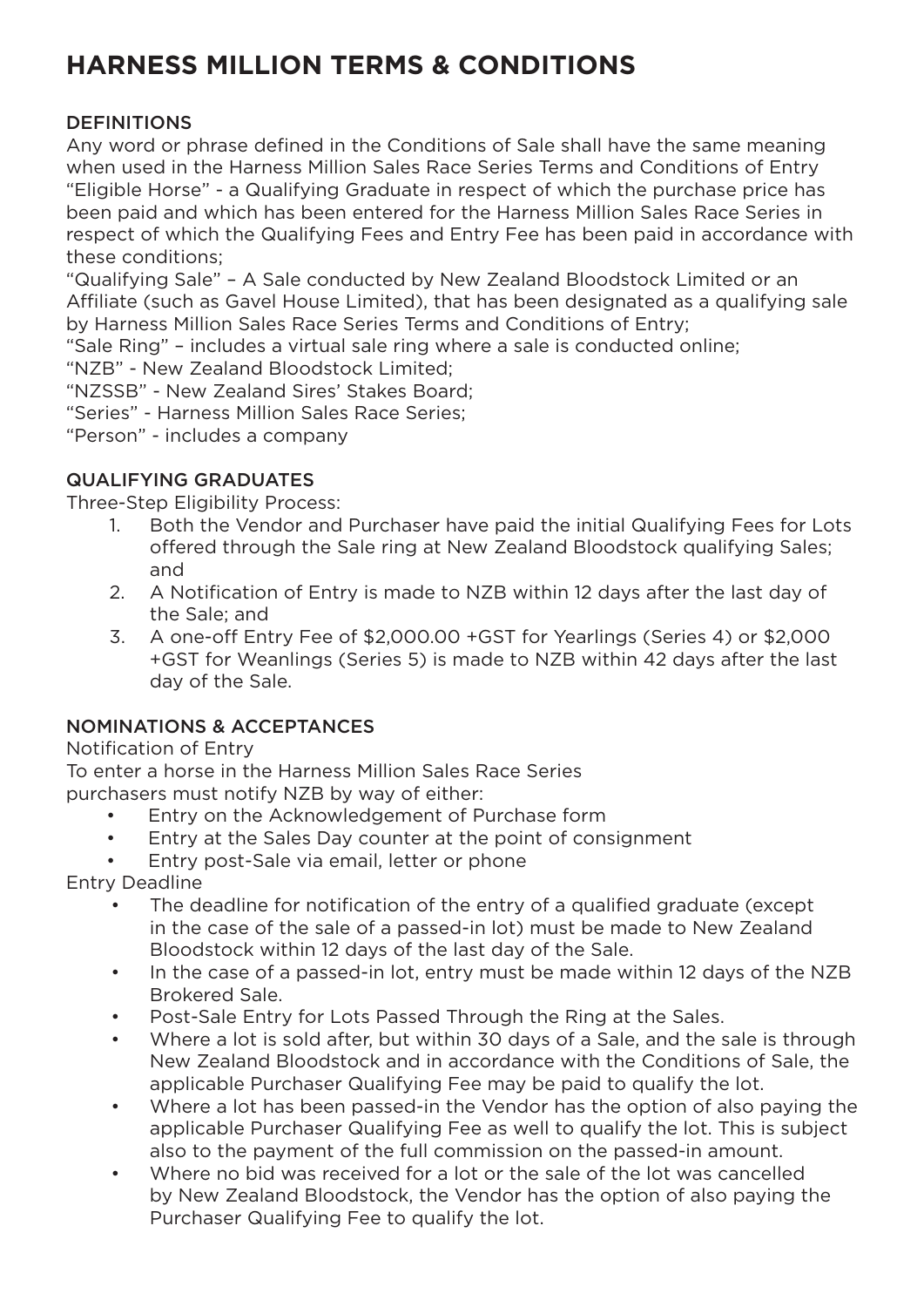#### GENERAL CONDITIONS

- It is a condition of the Series that no horse has been broken in to harness or hopples and or gaited at the time of Sale.
- A horse will cease to be eligible for the Series if the Entry Fee payment has not been received by this deadline subject to the following Late Entry provision.
- All Vendor and Purchaser qualifying payments and entry payments are to be made to New Zealand Bloodstock Ltd and collected by them on behalf of the New Zealand Sires' Stakes Board, and paid to the New Zealand Sires' Stakes Board.
- All payments required pursuant to these Terms and Conditions of Entry are subject to GST and GST will be added when invoiced.
- NZB may, at any time, vary and amend the Terms and Conditions of Entry to the Harness Million Sales Race Series or the conditions of ballot for any race in the Harness Million Sales Race Series. Such variations and amendments shall be as deemed necessary by NZB in consultation with NZSSB and notified on the NZB Standardbred website.
- Should there at any time be any variation or amendment to any of the Terms and Conditions of Entry to the Harness Million Sales Race Series or to the conditions of ballot for any race in the Harness Million Sales Race Series such changes shall be final and binding on all person(s) having an interest whatsoever in any Eligible Horses.
- NZB reserves the right in its sole discretion and without providing any reason therefore to permit or preclude any horse from starting in any race in the Harness Million Sales Race Series.
- NZB shall not be liable in any respect should any race in the Harness Million Sales Race Series not proceed for any reason or should the format, date, venue or any other aspect of the race be changed in any way, or should the rules relating thereto be varied in any manner whatsoever.
- Any horse sold at a Yearling Sale Session, All Age Sale Weanling & Yearling Session or an Affiliated Sale Session which is catalogued for sale, whether sold or not, in any other Standardbred sale associated with a closed series race or incentive race series may be declared ineligible to start in the Harness Million Sales Race Series by NZB at the sole discretion of NZB.